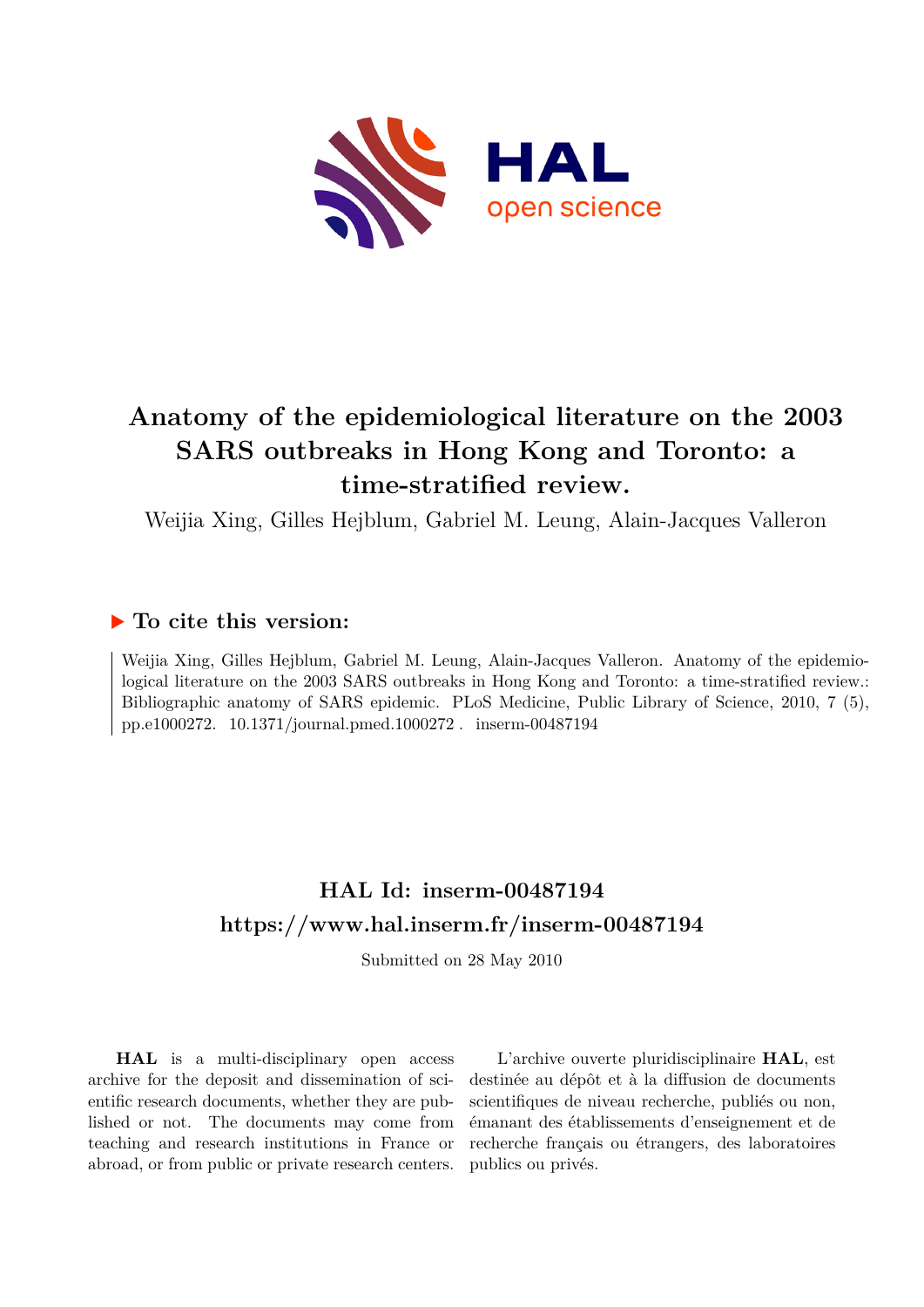# Anatomy of the Epidemiological Literature on the 2003 SARS Outbreaks in Hong Kong and Toronto: A Time-Stratified Review

### Weijia Xing $^{1,2\ast}$ , Gilles Hejblum $^{1,2,3}$ , Gabriel M. Leung $^4$ , Alain-Jacques Valleron $^{1,2,3}$

1 INSERM, U707, Paris, France, 2 UPMC Université Paris 6, UMR S 707, Paris, France, 3 AP-HP, Hôpital Saint-Antoine, Unité de Santé Publique, Paris, France, 4 School of Public Health, Li Ka Shing Faculty of Medicine, The University of Hong Kong, Hong Kong

#### Abstract

Background: Outbreaks of emerging infectious diseases, especially those of a global nature, require rapid epidemiological analysis and information dissemination. The final products of those activities usually comprise internal memoranda and briefs within public health authorities and original research published in peer-reviewed journals. Using the 2003 severe acute respiratory syndrome (SARS) epidemic as an example, we conducted a comprehensive time-stratified review of the published literature to describe the different types of epidemiological outputs.

Methods and Findings: We identified and analyzed all published articles on the epidemiology of the SARS outbreak in Hong Kong or Toronto. The analysis was stratified by study design, research domain, data collection, and analytical technique. We compared the SARS-case and matched-control non-SARS articles published according to the timeline of submission, acceptance, and publication. The impact factors of the publishing journals were examined according to the time of publication of SARS articles, and the numbers of citations received by SARS-case and matched-control articles submitted during and after the epidemic were compared. Descriptive, analytical, theoretical, and experimental epidemiology concerned, respectively, 54%, 30%, 11%, and 6% of the studies. Only 22% of the studies were submitted, 8% accepted, and 7% published during the epidemic. The submission-to-acceptance and acceptance-to-publication intervals of the SARS articles submitted during the epidemic period were significantly shorter than the corresponding intervals of matched-control non-SARS articles published in the same journal issues ( $p<0.001$  and  $p<0.01$ , respectively). The differences of median submission-to-acceptance intervals and median acceptance-to-publication intervals between SARS articles and their corresponding control articles were 106.5 d (95% confidence interval [CI] 55.0–140.1) and 63.5 d (95% CI 18.0–94.1), respectively. The median numbers of citations of the SARS articles submitted during the epidemic and over the 2 y thereafter were 17 (interquartile range [IQR] 8.0–52.0) and 8 (IQR 3.2–21.8), respectively, significantly higher than the median numbers of control article citations (15, IQR 8.5–16.5,  $p<$ 0.05, and 7, IQR 3.0–12.0,  $p<$ 0.01, respectively).

Conclusions: A majority of the epidemiological articles on SARS were submitted after the epidemic had ended, although the corresponding studies had relevance to public health authorities during the epidemic. To minimize the lag between research and the exigency of public health practice in the future, researchers should consider adopting common, predefined protocols and ready-to-use instruments to improve timeliness, and thus, relevance, in addition to standardizing comparability across studies. To facilitate information dissemination, journal managers should reengineer their fast-track channels, which should be adapted to the purpose of an emerging outbreak, taking into account the requirement of high standards of quality for scientific journals and competition with other online resources.

Please see later in the article for the Editors' Summary.

Citation: Xing W, Hejblum G, Leung GM, Valleron A-J (2010) Anatomy of the Epidemiological Literature on the 2003 SARS Outbreaks in Hong Kong and Toronto: A Time-Stratified Review. PLoS Med 7(5): e1000272. doi:10.1371/journal.pmed.1000272

Academic Editor: Ida Sim, University of California San Francisco, United States of America

Received October 19, 2009; Accepted March 26, 2010; Published May 4, 2010

Copyright: © 2010 Xing et al. This is an open-access article distributed under the terms of the Creative Commons Attribution License, which permits unrestricted use, distribution, and reproduction in any medium, provided the original author and source are credited.

**Funding:** This work was funded by the Sixth Framework Programme for Research for Policy Support (contract SP22-CT-2004-511066) from the European Union. The funders had no role in study design, data collection and analysis, decision to publish, or preparation of the manuscript.

Competing Interests: The authors have declared that no competing interests exist.

Abbreviations: CDC, Centers for Disease Control and Prevention; Cl, 95% confidence interval; HR, hazard ratio; IQR, interquartile range; SARS, severe acute respiratory syndrome; WHO, World Health Organization

\* E-mail: weijia.xing@inserm.fr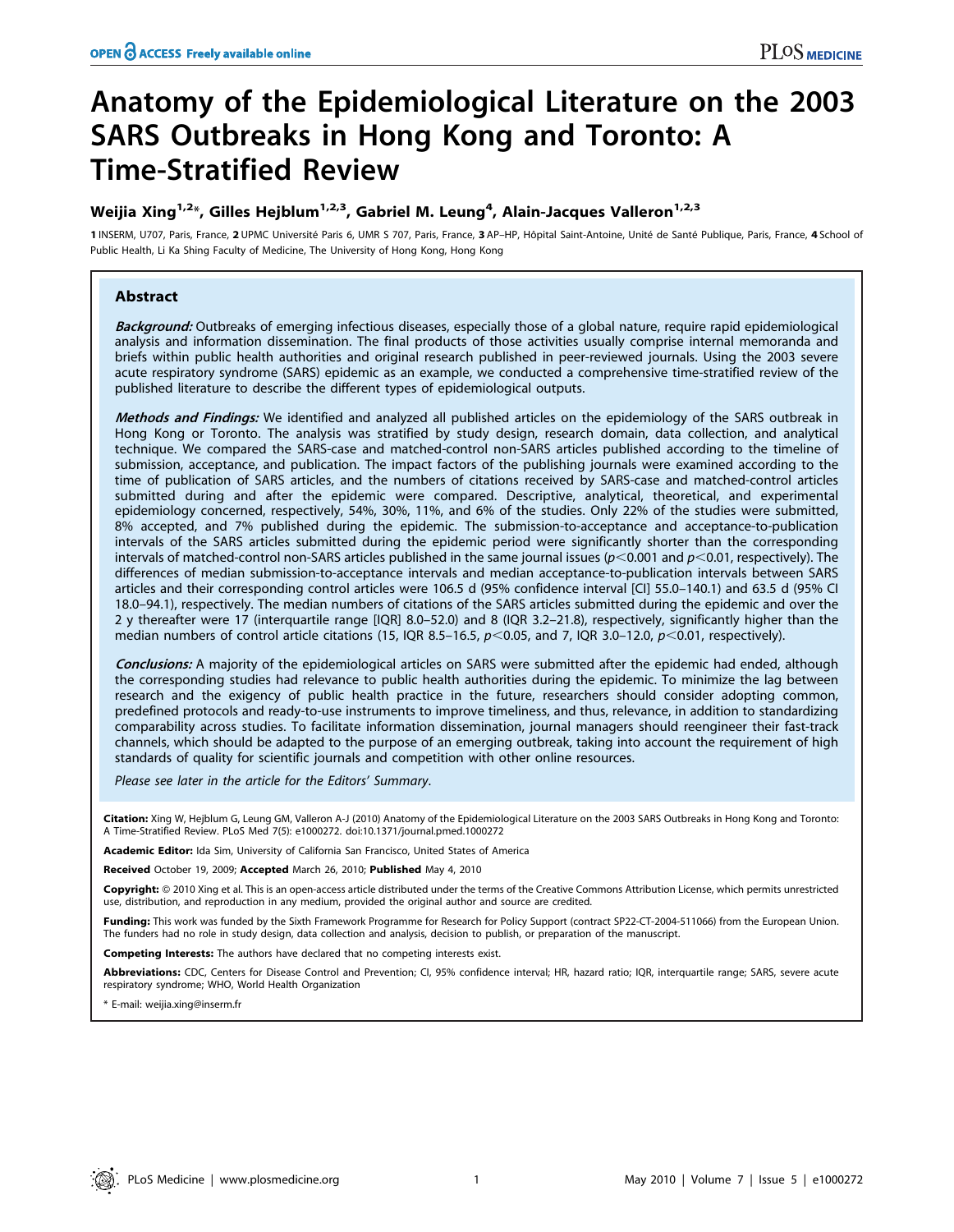#### Introduction

Emerging infectious diseases have become a major public health concern over the last two to three decades [1,2]. When such an outbreak occurs, real-time collection, analysis, and dissemination of epidemiological information are key factors contributing to the effective and rapid control of the epidemic [3]. The first challenge for epidemiologists is to develop new surveillance and alert tools to detect in real time the events emerging anywhere in the world, and not just in highly developed countries [4,5]. Upon detection of the outbreak, appropriate epidemiological studies should be launched immediately to help identify the causative agent, investigate the possible routes and modes of its transmission, define and validate diagnostic criteria, evaluate candidate treatments, forecast the spread of the epidemic, devise and evaluate evidence-based prevention, and monitor policies and strategies [6–8]. Hence, the outbreak of an emerging infectious disease causes a heavy epidemiological workload shared by public health specialists from national and international agencies, and academic epidemiologists. The importance of the rapid diffusion of public health information has long been recognized, and specialized international and national papers or Web bulletins are now made available during the course of outbreaks. However, journals remain the primary channel for communication of research. In this study, we analyzed the process according to which the results of academic epidemiological research are submitted and then formally published, during and after the outbreak of an emerging infectious disease. The proposed analysis concerns both the epidemiologists who submit their research to journals, and the journal editors who make decisions about the publication of the submitted research.

The 2003 severe acute respiratory syndrome (SARS) epidemic [9,10] provided a model of an emerging infectious disease outbreak that occurred in the information-and-computerization age, which already has available real-time information systems, large databases, sophisticated statistical and mathematical analyses, and models. We studied the academic response to the SARS epidemic, and the resulting analysis may be viewed as a dissection of the scientific production on an epidemic—including the dynamics of this production in the course of the outbreak. Our analysis focused on four aspects: (1) distribution of the epidemiologists' workload among the different subspecialties and methodologies; (2) the characteristics of the epidemiological studies published in terms of design, data collection, statistical analysis, quality assurance, and quality control procedures used; (3) the timeline for the publication of the scientific results; and (4) the scientific impact of those publications as compared to control publications issued simultaneously.

#### Materials and Methods

#### Literature Search

We searched bibliographic databases for all published articles on epidemiology—defined as the study of the distribution and determinants of health-related states or events in specified populations, and the application of this study to control of health problems [11]—of the SARS epidemic in Hong Kong [12] and Toronto [13]. Hong Kong and Toronto were chosen because both cities, one in Asia and the other in North America, were strongly affected by the epidemic and have highly developed academic and public health infrastructures [14], and the results of the

Table 1. Breakdown of the 11 major epidemiological research domains according to categories 1-4.

| Category                          | <b>Research Domain</b>               | <b>Detailed Research Objectives</b>                                                                                     |
|-----------------------------------|--------------------------------------|-------------------------------------------------------------------------------------------------------------------------|
| 1. Investigation and surveillance | Description of the outbreak          | Time, place, and persons                                                                                                |
|                                   | Search for causative agent           | Identification                                                                                                          |
|                                   |                                      | Characteristics                                                                                                         |
|                                   | Transmission                         | Determine the modes and routes of transmission                                                                          |
|                                   |                                      | Estimate the transmission probability and variability                                                                   |
|                                   |                                      | Predict future trends of the present outbreak                                                                           |
|                                   | <b>Risk factors</b>                  | Determine the risk factors and disease determinants                                                                     |
| 2. Case management                | Clinical presentations               | Describe the clinical features, pathophysiological evolution,<br>immune response, and associated clinical complications |
|                                   | Diagnostic assays                    | Development and evaluation of their sensitivity and specificity                                                         |
|                                   | Treatments and medical interventions | Assess efficacy and adverse events of treatment and medical<br>interventions                                            |
|                                   | Prognosis                            | Describe patient outcomes                                                                                               |
|                                   |                                      | Identify prognostic factors                                                                                             |
|                                   | Medical decision making              | Promote planning and policy-making by health services                                                                   |
| 3. Prevention and control         | Prevention and control measures      | Describe the use of specific control measures in the population                                                         |
|                                   |                                      | Estimate and evaluate effectiveness of the control measures                                                             |
|                                   |                                      | Develop methods and/or tools for real-time monitoring during the<br>outbreak                                            |
| 4. Psychobehavior                 | Psychobehavioral investigations      | Assess the level of personal knowledge and perception of risk                                                           |
|                                   |                                      | Assess the personal attitudes and preventive measures taken<br>regarding the outbreak threat                            |
|                                   |                                      | Evaluate SARS-related individual psychological and social impacts                                                       |

doi:10.1371/journal.pmed.1000272.t001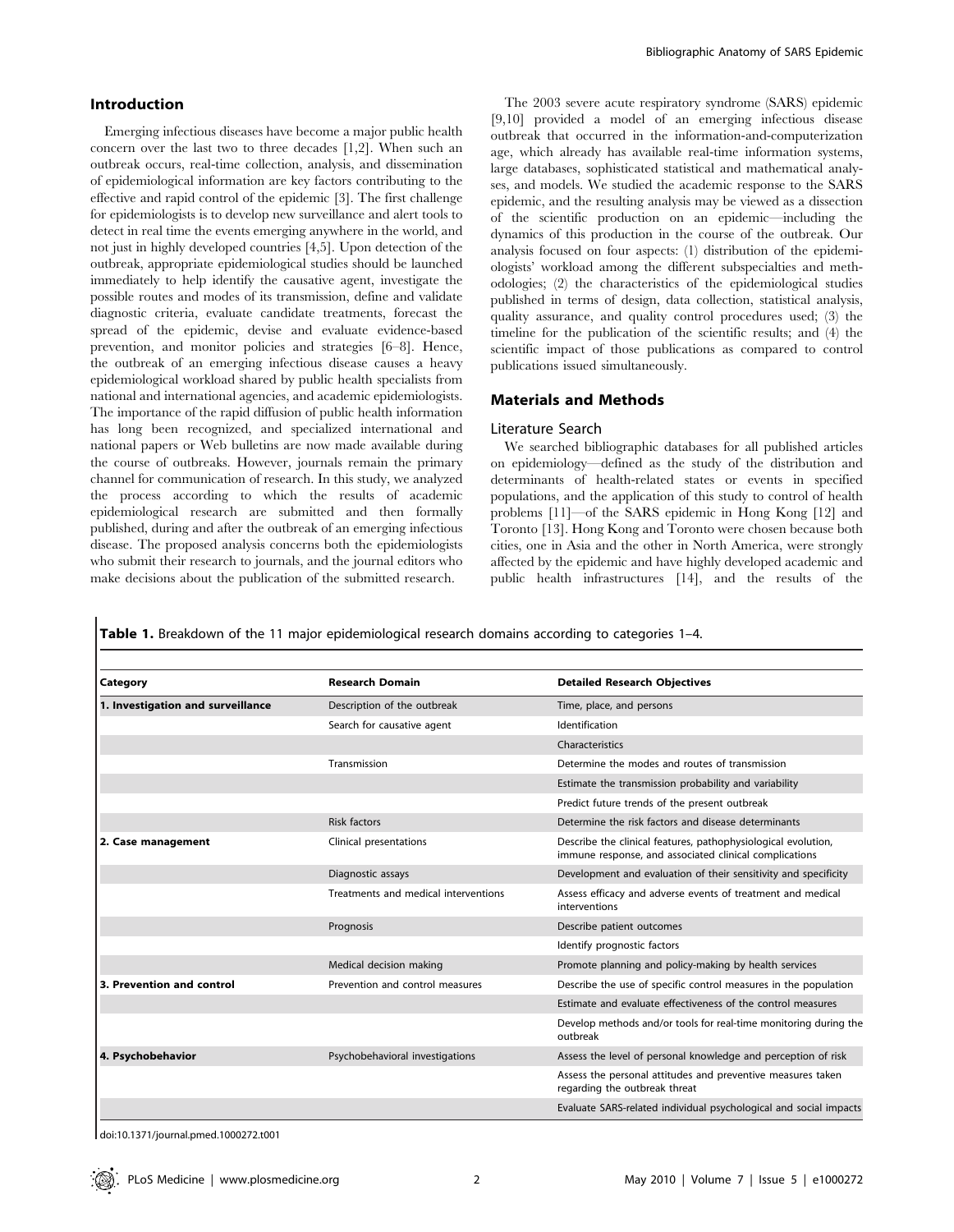investigations performed on the outbreaks in these cities were almost exclusively published in English-language journals.

The entire literature identification–selection process is presented in Figure S1. Two literature searches were conducted: first, the MEDLINE database via PubMed and, second, the Science Citation Index Expanded and the Social Sciences Citation Index databases that we accessed via the Web of Science (Thomson Reuters). We searched for all journal articles written in English whose main studied subject was the 2003 SARS epidemic in Hong Kong and Toronto. Our study focused on articles published during the SARS epidemic and the 4 y thereafter (e.g., published between 1 January 2003 and 31 July 2007, assuming that most pertinent literature on an epidemic is produced within this period of time). We defined 5 July 2003, when the World Health Organization (WHO) reported that the last human chain of SARS transmission had been broken [15], as the end of the SARS epidemic.

The literature search was done in 2007, and updated on 11 February 2009. First, we used broad search equations to maximize retrieval sensitivity. Then, we finalized the search by removing all articles with at least one of the following seven exclusion criteria: (1) main study objective was not the study of SARS; (2) data analyzed in the study were not collected in Hong Kong or Toronto; (3) not a study on epidemiology (e.g., animal ecology); (4) not an original study (e.g., commentary, summary, review); (5) studies using only qualitative methodology, as defined by Critical Appraisal Skills Programme guidelines for qualitative research [16]; (6) study sample size  $\leq 5$ ; (7) full text of the article was unavailable: a request for a reprint of the article that we sent by email to all corresponding authors of the articles for which we could not retrieve the full text through the Internet (either in open-access journals or in journals for which our institutions or the Inter-University Library of Medicine had a subscription) resulted in an absence of response. Two of the authors (WX and A-JV) independently applied the exclusion criteria to the same random sample of 100 articles. Good agreement was found between the two authors' selections (k statistic: 0.86) [17]. Subsequently, review of the whole initial set of articles by the first author (WX) resulted in the final bibliographic database that was built with EndNoteX1 software (Thomson Reuters).

To compare the publication timelines of academic research articles with that of public health information, we also searched MEDLINE for public health reports mentioning the 2003 Hong Kong and/or Toronto SARS epidemic published in four public health bulletins during the SARS epidemic and the 4 y thereafter: Morbidity and Mortality Weekly Report for the Centers for Disease Control and Prevention (CDC), The Weekly Epidemiological Record and Bulletin of the World Health Organization for the WHO, and Canada Communicable Disease Report for the Public Health Agency of Canada. At the time of the SARS epidemic, Communicable Diseases Watch, a bulletin of the Centre for Health Protection, Department of Health of Hong Kong was not yet available (its first issue appeared on 13 June 2004). The literature search was done on 15 May 2009.

#### Data Analyzed

Articles were classified into four large categories (investigation and surveillance, case management, prevention and control, psychobehavior) and in 11 research domains (Table 1) on the basis of the main objective of the study, as stated by the authors. We conducted a detailed analysis of the study designs, and the information given by the authors on the statistical, informatics, and quality-control methods. A data-collection grid was devised (Table S1). For each retained article, we recorded the study type and design, the type and size of the sample population, the software used for data management and statistical analyses, and the quality assurance and quality-control processes described in their Materials and Methods. The collected data were coded in a relational database (Access, Microsoft Office 2003).

#### Publication Timeline and Citations of SARS Studies

The timeline of publication process of the articles and their citations were determined for articles whose submission, acceptance, and publication dates were known. Submission and acceptance dates were obtained from the information provided by the journal. The publication date was defined as the date of the article's full text availability: when the date of print publication and the date of online publication were both available, the publication date was defined as the earliest of these. When only the month of publication was available, the publication date was set at the 15th of that month. The numbers of citations of articles were those provided by the Web of Science (Thomson Reuters) on 12– 13 January 2009.

In order to find a potential particular pattern of the SARS studies in terms of publication timeline and citations, as compared to comparable studies in other fields, two case-control studies were performed. The first compared the submission-to-acceptance-topublication sequence for SARS-case versus control articles. The control articles were defined as the two research articles following the SARS-case article published in the same volume and issue of the journal that did not concern SARS. The second case-control study compared the numbers of SARS-case and control article citations. In this analysis, the control articles of a case article were all other research articles published in the same issue and volume of the journal. The two case-control studies were based on the SARS articles submitted within 2 y after the epidemic, and analyses were done separately for articles submitted during and after the epidemic.

In addition, we studied the timeline trend of impact factors of the journals in which the SARS articles had been published. Those impact factors were obtained in the Journal Citation Reports database (Thomson Reuters).



Figure 1. Distribution of the 311 SARS epidemiology papers in the 11 research domains (see Table 1). The studies corresponding to the ''Case management'' and ''Investigation and surveillance'' categories represented 52% and 23% of the 311 studies, respectively. doi:10.1371/journal.pmed.1000272.g001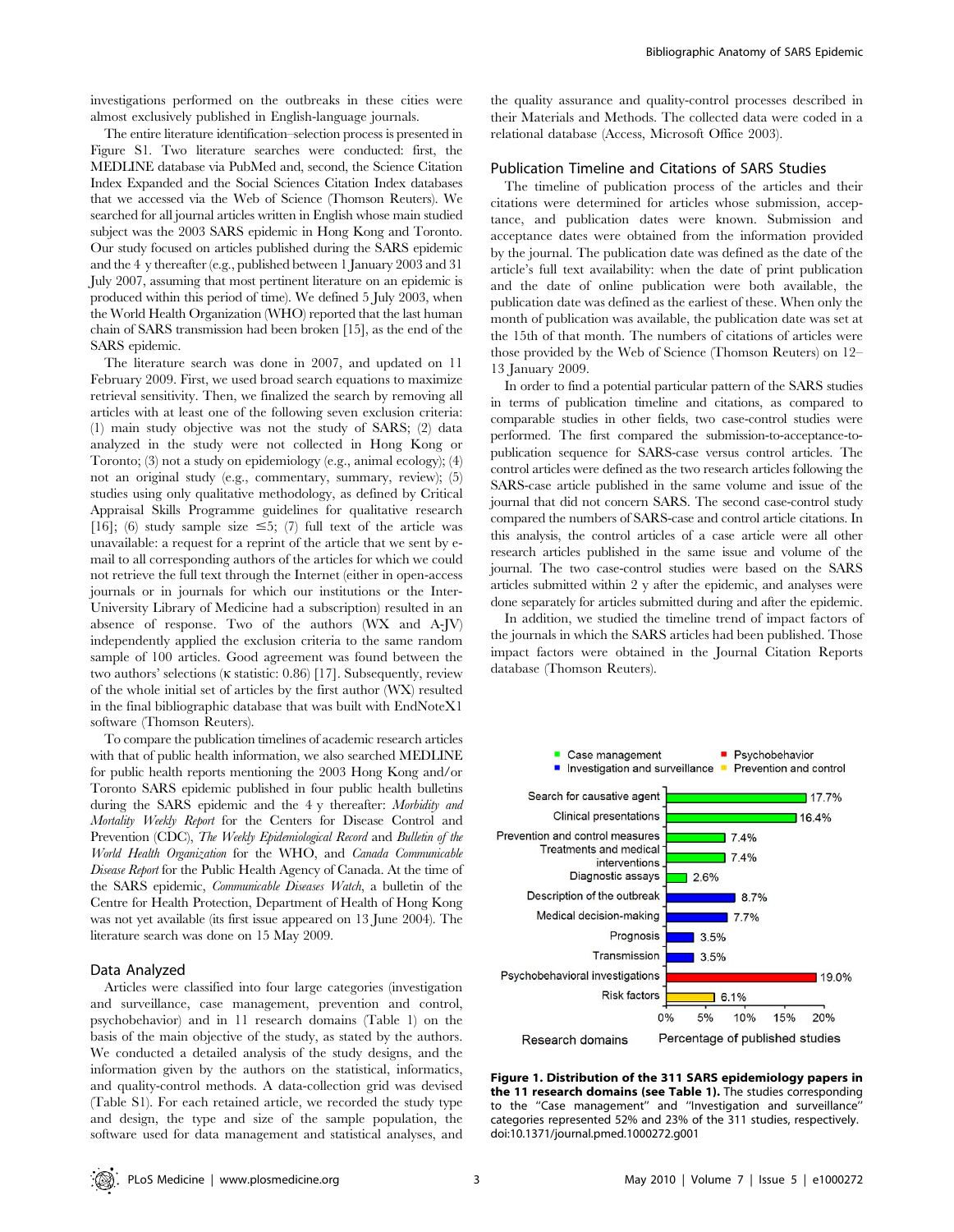#### Statistical Analysis

The R statistical freeware (R version 2.6.1, The R Foundation for Statistical Computing) [18] software was used for obtaining all random samples and for all statistical analyses. The Kruskal-Wallis test was used to compare the medians of SARS articles' publication dates for the 11 research domains, and the submission-to-acceptance intervals, the acceptance-to-publication intervals, and the numbers of citations of SARS articles submitted during the epidemic and over the 2 y thereafter. The Kaplan-Meier method was used to represent the time-to-acceptance and the time-to-publication distributions, and then compared by the log-rank test. Cox models with a robust variance estimation that accounts for matching, were fitted to provide hazard ratio (HR) as a measure of the effect size, with 95% confidence interval (CI). The Wilcoxon signed-rank test was used to compare the distributions of the numbers of SARS article citations and of the citations of their corresponding control articles. Dispersions in individual values were expressed with interquartile range (IQR). The Jonckheere test [19] was used to assess the existence of a time trend for the median impact factor of journals in which SARS articles were published. In all tests, the statistical significance was defined as  $p \leq 0.05$ .

#### Table 2. Methodological characteristics of the published epidemiological studies on SARS.

| Characteristic (n Articles)                              | Category                                             | Subcategory                       | $n$ (% <sup>a</sup> ) Studies |
|----------------------------------------------------------|------------------------------------------------------|-----------------------------------|-------------------------------|
| Type of study (152)                                      | Descriptive epidemiology                             |                                   | 82 (54)                       |
|                                                          | Analytical epidemiology                              |                                   | 45 (30)                       |
|                                                          | Theoretical epidemiology                             |                                   | 16(11)                        |
|                                                          | Experimental epidemiology                            |                                   | 9(6)                          |
| Study design (152)                                       | Cross-sectional studies                              |                                   | 30(20)                        |
|                                                          | Cohort studies                                       | Descriptive (longitudinal) cohort | 32 (21)                       |
|                                                          |                                                      | Prospective cohort                | 12(8)                         |
|                                                          |                                                      | Historical cohort                 | 20(13)                        |
|                                                          | Case-control studies                                 |                                   | 8(5)                          |
|                                                          | <b>Experimental studies</b>                          | Intervention trials               | 2(1)                          |
|                                                          |                                                      | Clinical trials                   | 7(5)                          |
|                                                          | Mathematical modeling                                |                                   | 16(11)                        |
|                                                          | Molecular studies                                    |                                   | 11(7)                         |
|                                                          | Diagnostic studies                                   |                                   | 14(9)                         |
| <b>Case-definition (118)</b>                             | WHO and/or CDC case definition                       |                                   | 80 (68)                       |
|                                                          | Local health authority's or authors' case definition |                                   | 19 (16)                       |
|                                                          | Not specified                                        |                                   | 19 (16)                       |
| <b>Study setting (152)</b>                               | Hospital                                             |                                   | 106 (70)                      |
|                                                          | Community                                            |                                   | 33 (22)                       |
|                                                          | Hospital and community                               |                                   | 13(9)                         |
| Data-collection instrument <sup>b</sup> (152)            | Questionnaire                                        |                                   | 50(33)                        |
|                                                          | Biological specimen collection                       |                                   | 60 (39)                       |
|                                                          | Physical examinations                                |                                   | 33(22)                        |
|                                                          | Environmental sample                                 |                                   | 2(1)                          |
|                                                          | Hospital, medical, or exposure records               |                                   | 20(13)                        |
|                                                          | Secondary data <sup>c</sup>                          |                                   | 49 (32)                       |
|                                                          | Not specified                                        |                                   | 2(1)                          |
| Quality-assurance processes<br>for data collection (152) | Indicated in the article                             |                                   | 53 (35)                       |
|                                                          | Not specified                                        |                                   | 99 (65)                       |
| Quality-control activities for<br>data collection (152)  | Indicated in the article                             |                                   | 19 (13)                       |
|                                                          | Not specified                                        |                                   | 133 (88)                      |
| Software for database management (152)                   | Indicated in the article                             |                                   | 8(5)                          |
|                                                          | Not specified                                        |                                   | 144 (95)                      |
| Software for data analysis (114)                         | Indicated in the article                             |                                   | 66 (58)                       |
|                                                          | Not specified                                        |                                   | 48 (42)                       |

<sup>a</sup>Percentages do not add up to 100 because of rounding figures.

b<br><sup>b</sup>Percentages in this section do not add up to 100% because multiple answers were possible.

c Reanalysis of previously used data.

doi:10.1371/journal.pmed.1000272.t002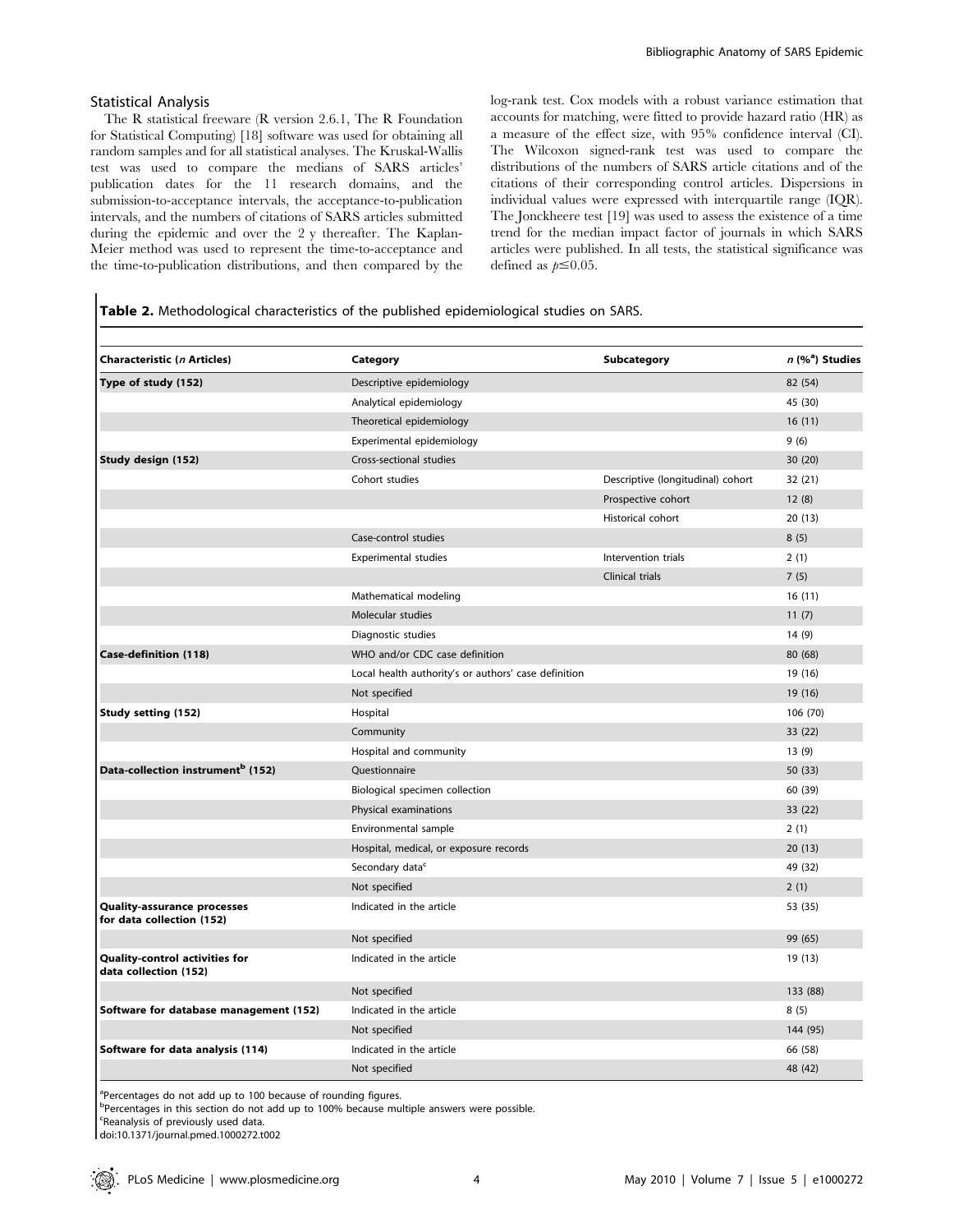#### Results

#### Literature Search

The initial literature search provided 932 and 298 articles concerning the epidemic in Hong Kong and Toronto, respectively (see in Figure S1 the flowchart detailing the selection process of SARS articles). Applying the exclusion criteria resulted in the final selection of 263 and 58 articles for Hong Kong and Toronto, respectively. Because ten of the selected articles concerned the epidemic in both Hong Kong and Toronto, the final bibliographic database contained 311 different articles. Dates of online publication were obtained for 164 of the 311 SARS articles. Because ten articles had their online version posted after their print version, analyses involving publication dates were based on 154 online and 157 print publication dates. In addition, we selected a random sample of 100 out of the 263 articles dealing with the Hong Kong epidemic, and retained all articles dealing with the Toronto epidemic  $(n=58)$  for further detailed analyses. These time-consuming analyses were performed on this subsample set of articles in order to facilitate feasibility. Because six studies concerned the epidemic in both cities, this final subset consisted of 152 articles. The detailed list of the whole set and subset articles  $(n=311$  and  $n=152$ , respectively) is given in the Text S1.

The search of public health bulletins identified 29 SARS reports published on the Hong Kong and/or Toronto epidemic, among which 20 (69%) were published during the epidemic (see Figure S2): 12 in The Weekly Epidemiological Record, zero in Bulletin of the World Health Organization, two in Morbidity and Mortality Weekly Report, three in Canada Communicable Disease Report, and three others published first in Morbidity and Mortality Weekly Report and then in Canada Communicable Disease Report. These reports focused on the description of the outbreak situation (13/20), an update on the number of SARS cases (ten out of 20), prevention and control policies (ten out of 20), and descriptions of the clinical features or the case definition (seven out of 20). Such reports cannot obviously be considered as original peer-reviewed research articles and were not included in the studies related to the research domains or to citation impact.

#### Typology of Studies

The distributions of the 11 research domains addressed by the 311 articles are shown in Figure 1. The majority (52%) of the published studies were in the ''case-management'' category, with 16% concerning the assessment of diagnostic tests or criteria. ''Investigation and surveillance'' represented 23% of the studies; 19% were ''psychobehavioral studies''; and 6% concerned ''prevention and control.''

The detailed analysis (Table 2) performed on the subset of 152 articles showed that the majority of the studies were descriptive epidemiology (54%), 42% were cohort studies, and 20% were cross-sectional studies. Case-control design and experimental studies were rare (5% and 6%, respectively). The majority of studies (70%) were conducted in hospitals. One-third of the studies used a questionnaire to collect data. Post mortem findings were reported in four articles. The use of data initially collected for another reason (hospital records, 13%) or secondary data analysis (i.e., the use of data already analyzed in previous studies, 32%) was frequent.

#### Study Population

The study population was composed of SARS patients in 118 (78%) studies, individuals from the general population in 20 (13%), non-SARS health care workers in 27 (18%), and other types (e.g., patients without SARS, households of SARS patients,

and quarantined individuals) in 19 (12%) (Figure 2). The largest SARS-patient sample in a single study was 4,536 [20], obtained by pooling Hong Kong and Toronto patients with patients from other affected zones (e.g., Beijing, Singapore) to simulate strategies for controlling SARS outbreaks. The largest sample sizes for the other study population groups were: 12,000 for the general population [21] in a study estimating the seropositivity rate of the SARS coronavirus in the Hong Kong region; 37,174 for health care workers [22] in a study assessing the effectiveness of an herbal formula; and 8,044 for other populations [23] in a study estimating the ability of laboratory tests to discriminate SARS patients and patients with other causes of communityacquired pneumonia.

#### Quality Assurance and Quality Control

Among the 118 studies including SARS patients, 16% did not specify the SARS case-definition criteria applied, 68% used the WHO and/or CDC criteria, and 16% used the criteria established by authors or local health authorities. Among the 120 (79%) studies that collected original data, only two specified double-data entries and ten stated that they checked the data for errors through manual or systematic inspection. For 70% of the 30 studies with data on chest radiographs, the radiologists' evaluations had been double-blinded. Researchers reported using statistical or mathematical techniques to analyze the data in 114/152 (75%) studies. Among them, statistical methods were not described in seven (6%) articles, and the software used to analyze the data was not indicated in 48 (42%). The database-management software was given in only 5% of the 152 studies.



Figure 2. Sample sizes used in the epidemiological studies on SARS (152 articles). "Other" indicates studies in which patients without SARS, households of SARS patients, and quarantined individuals were studied. The sum of  $n$  is greater than 152 because several studies analyzed more than one population. Box-plot representation: The horizontal line inside the box represents the median; the lower and upper borders of the box represent the 25th and 75th percentiles, respectively; the whiskers correspond to extending to 1.5 times the box width (i.e., the IQR) from both ends of the box, and the circles represent values outside that interval. Whenever the minimum or maximum observed value is within the whisker interval, the alternative limit of the corresponding whisker becomes the corresponding minimum or maximum observed value.

doi:10.1371/journal.pmed.1000272.g002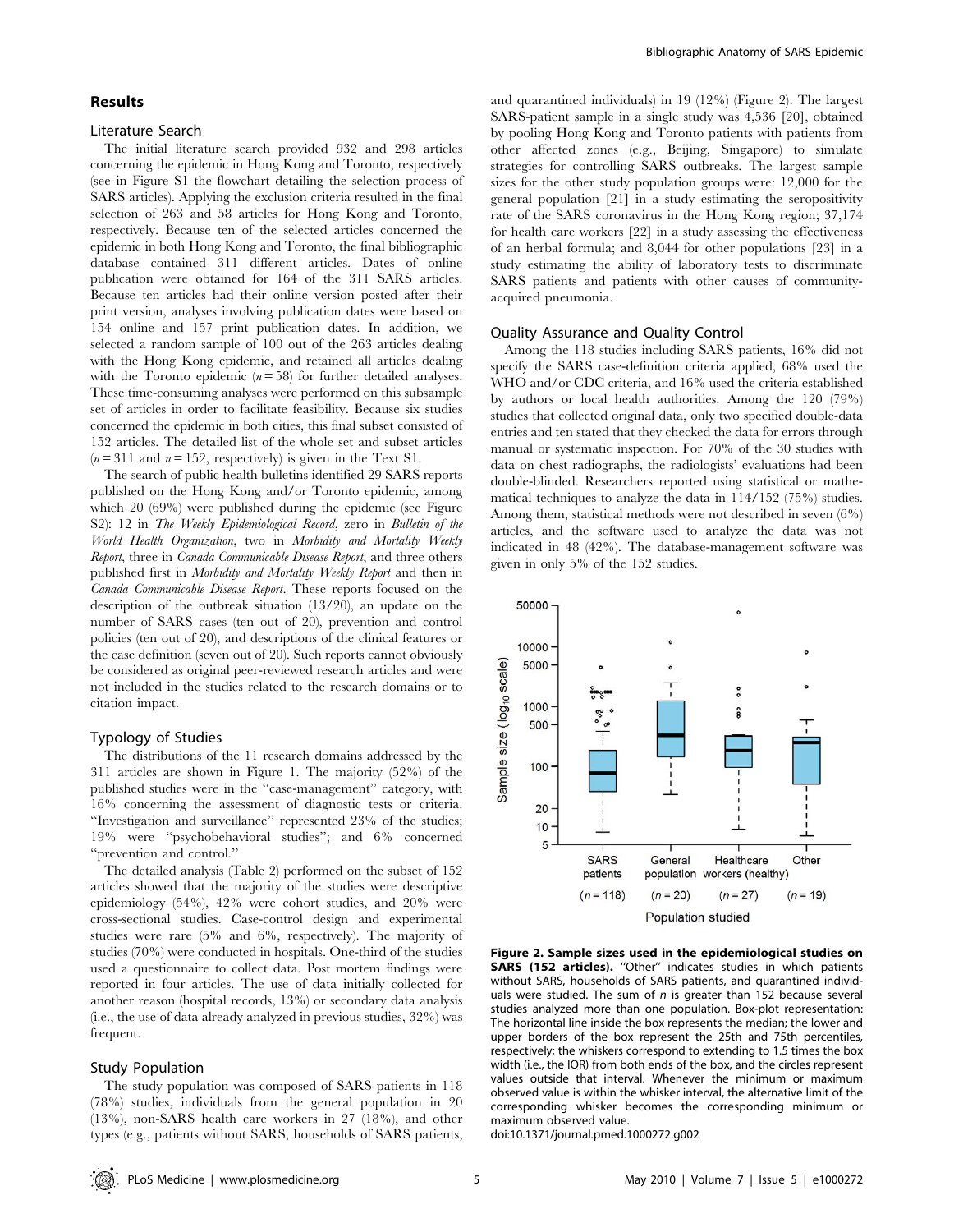#### Journals Publishing SARS Articles

The 311 SARS articles comprising our entire database were published in 137 different journals. Among them, 50 (37%) journals published more than one SARS article. Three journals published more than ten articles: 32 (10%) publications appeared in Emerging Infectious Diseases, 11 (4%) in The Lancet, and 11 (4%) in Radiology. Seventeen studies were published during the epidemic. The first ten published studies appeared in *The Lancet* (7/10) and The New England Journal of Medicine (3/10). The next seven were published in The Journal of the American Medical Association (2/7), Clinical Chemistry (1/7), Science (1/7), British Medical Journal (2/7), and Canadian Medical Association Journal (1/7).

#### Publication Timeline

We derived the publication timeline for each of the research domains. Small percentages of articles were submitted or published for each research domain during the epidemic period. The maximum was 38% (21/55) of the articles in the category clinical presentations; the minimum was 3% (2/59) in the category psychobehavioral investigations. Only 10% (5/50), 17% (4/23), and 21% (4/19) of the articles dealing with diagnostic assays, treatments, and prevention and control, respectively, were submitted or published during the epidemic. The median publication dates for the different research domains (see Figure 3) differed significantly  $(p<0.001)$ .

The date-of-submission distribution indicates that the academic response to the epidemic was rapid (Figure 4). In Hong Kong and Toronto, respectively, the 2003 SARS epidemic started on 7 and 15 March, and lasted until 23 June and 2 July [15]. On 31 March, a few weeks after the onset of the epidemic, the first articles

reporting on the Hong Kong [24] and Toronto [13] outbreaks were both published online in the same journal. However, only a minority of the total number of SARS articles submitted (34/157, 22%), accepted (14/185, 8%), or published (21/311, 7%, with four, one, and 16 articles published only in an online version, only in a print version, and in both versions, respectively) were available to the scientific community up to and including 5 July, the end of the epidemic. The median date of article submission was 27 February 2004 (IQR: 30 July 2003–15 January 2005); their median acceptance and publication dates were 30 June (IQR: 02 December 2003–02 June 2005) and 16 September 2004 (IQR: 15 February 2004–15 July 2005), respectively, 124 and 202 d later. The median date of article print publication was 31 October 2004 (IQR: 15 February 2004–15 August 2005), 48 d after the median date of the earliest publication.

Figure 5 shows the Kaplan-Meier curves representing the distributions of the submission-to-acceptance and acceptance-topublication intervals for the SARS articles submitted during (left, Figure 5A and 5C, respectively) and after the epidemic (right, Figure 5B and 5D, respectively). The SARS articles submitted during the epidemic were accepted and published more rapidly than the non-SARS control articles  $(HR = 2.7, 95\% \text{ CI } 1.5-4.6,$  $p<0.001$  and HR = 1.7, 95% CI 1.1–2.5,  $p<0.01$ , respectively). The difference of median submission-to-acceptance intervals between SARS articles and their corresponding control articles was 106.5 d (95% CI 55.0–140.1) (Figure 5A); and the difference of median acceptance-to-publication intervals between SARS articles and their corresponding control articles was 63.5 d (95% CI 18.0–94.1) (Figure 5C). In contrast, the submission-toacceptance and acceptance-to-publication intervals of the SARS



Figure 3. Publication dates of SARS papers in the 11 research domains (311 articles). The gray graph on the left shows the timing of the Hong Kong and Canadian epidemics (sum of both daily numbers of SARS cases), with a peak corresponding to 117 and 114 SARS cases on 24 and 25 March 2003. Hong Kong SARS data were from the SARSID database [33]; Canadian data were from the Public Health Agency of Canada [34]. The vertical line points to 5 July 2003, the date WHO declared that the last human chain of transmission had been broken. Box-plot representation: as in Figure 2 except box representation is horizontal; the colors indicate the study categories (see insert in Figure 1; green, case management; blue, investigation and surveillance; red, psychobehavior; yellow, prevention and control). doi:10.1371/journal.pmed.1000272.g003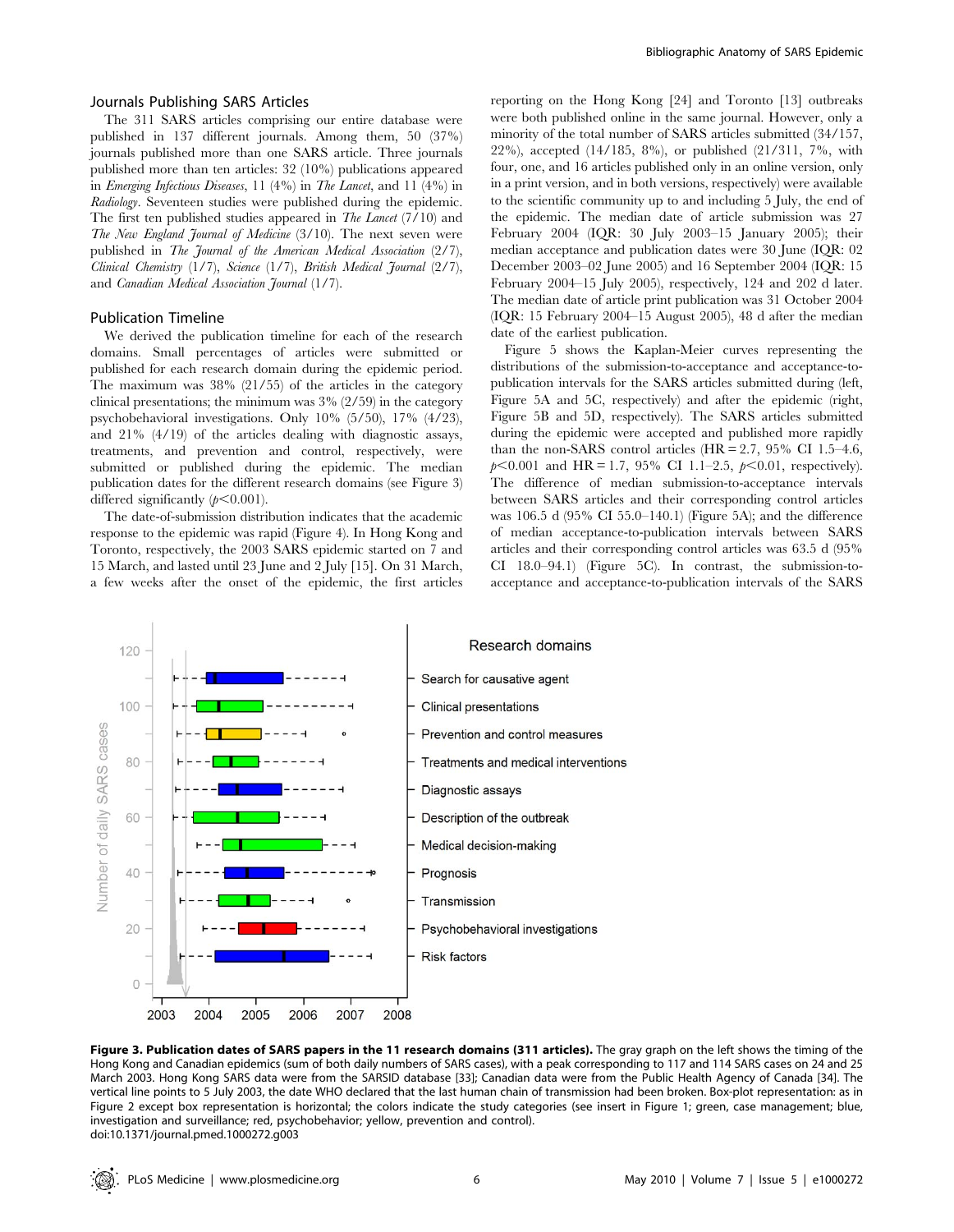

Figure 4. Timeline of SARS epidemiology publications on the Hong Kong and Toronto epidemic. The curves (red, green, and both blue lines) show the cumulative distributions of the 311 articles published by 15 September 2007, according to the publication and acceptance or submission dates for the 185 and 157 articles, respectively, for which the information was available. The solid blue line shows the cumulative distribution of the publication dates, defined as the earliest date of publication, print or online. The dotted blue line shows the cumulative distribution of the print publication dates. The dashed yellow line shows the cumulative distributions of the 29 public health bulletins published by 15 September 2005 according to their publication dates. For comparison, the timing of the Hong Kong and Canadian epidemic is shown in gray on the left, as described in the legend to Figure 3. The vertical line points to 5 July 2003, the date WHO declared that the last human chain of transmission had been broken. The insert is a superposition of the publication timeline and course of the epidemic. doi:10.1371/journal.pmed.1000272.g004

articles submitted after the epidemic did not significantly differ from those of the control articles  $(p=0.08$  and  $p=0.34$ , respectively). In addition, the submission-to-acceptance and acceptance-to-publication intervals for SARS articles submitted during the epidemic differed significantly from the corresponding intervals of SARS articles submitted over the 2 y thereafter  $(p<0.001$  and  $p<0.01$ , respectively).

#### Journal Impact Factors and Article Citations

The impact factors were available for 130 journals in which 299 SARS articles were published; the remaining 12 articles were published in seven journals that were not indexed in the Journal Citation Report database. The impact factors of these 130 journals ranged between 0.437 and 50.017 (median of 4.131 [IQR: 2.51– 6.50]). The impact factors of the journals in which the articles on SARS were published decreased significantly  $(p<0.0001)$  with publication dates (Figure 6). The case-control study on the citations received by the articles included 123 of the 129 case articles submitted within 2 y after the epidemic (33 during the epidemic, 90 after the epidemic) and 3,659 control articles, as the

number of citations was not available for six of the 129 case articles submitted. The median numbers of citations of the SARS articles submitted during the epidemic and over the 2 y thereafter were 17 (IQR: 8.0–52.0) and eight (IQR: 3.2–21.8), respectively; this difference was significant  $(p<0.01)$ . Considering these two periods, the number of SARS-article citations was significantly higher than the median number of citations of their control articles (15, IQR 8.5–16.5,  $p<0.05$ , and 7, IQR 3.0–12.0,  $p<0.01$ , respectively).

#### Discussion

Herein we reported our analysis of the scientific literature on the epidemiology of the SARS epidemic in Hong Kong and Toronto taken as a model of an emerging infectious disease epidemic. We outlined the distribution of the workload among the traditional categories of epidemiological studies and methodologies. We showed that the time to disseminate study results could be quite long, in contrast to what would have been expected during a period of high public health alertness. The length of time to publish study results is dependent on several factors, which may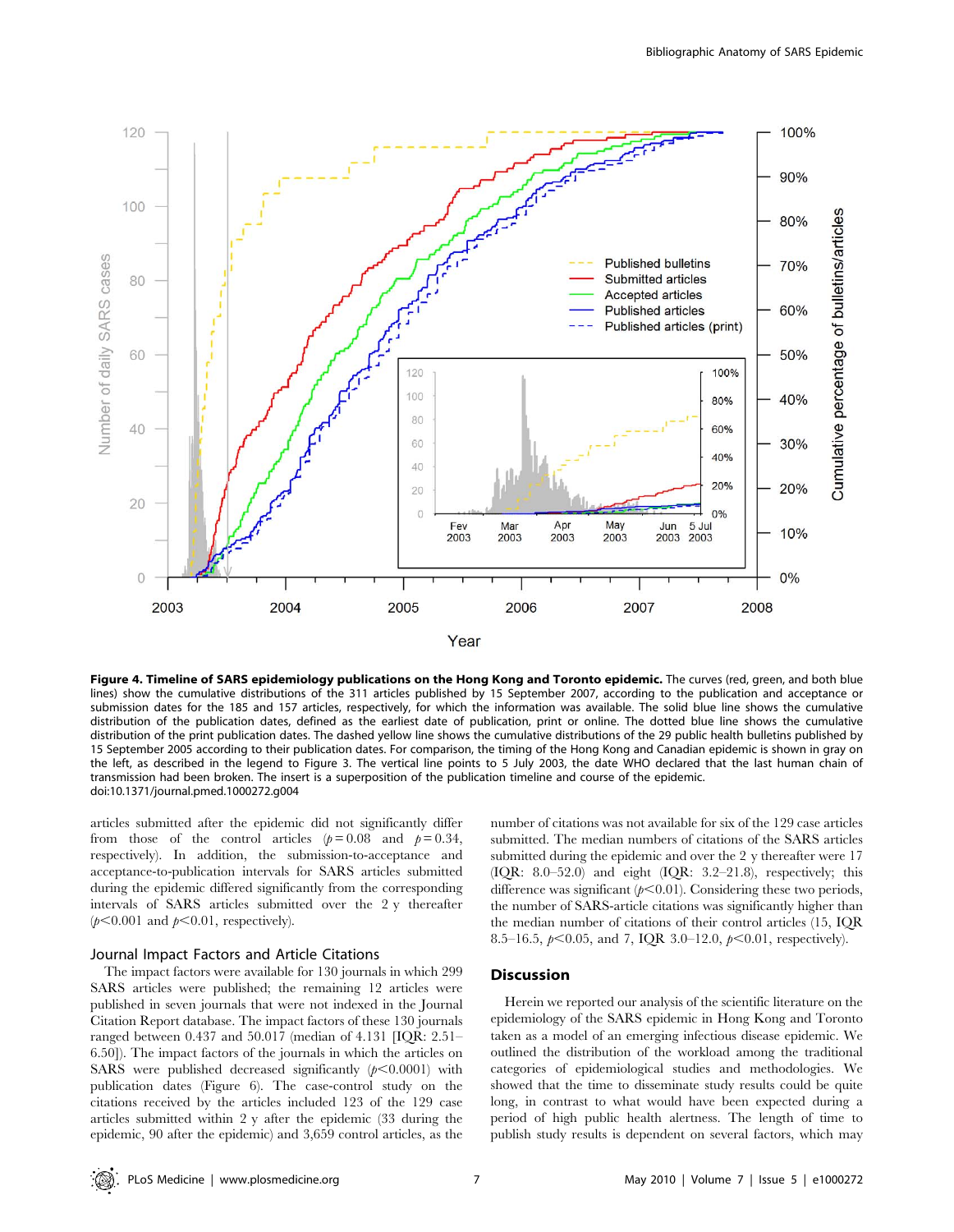

Figure 5. Comparison of publication intervals for case and control articles during and after the SARS epidemic. Submission, acceptance, and publication dates were available for 129 SARS articles submitted within 2 y (including 33 submitted during the epidemic), but were unavailable for three out of 129 couples of control. The Kaplan-Meier curves show the proportions of submitted manuscripts (ordinate) that took more than x d (abscissa) to be published. The comparisons of the submission-to-acceptance intervals between SARS articles and their control articles are shown for the SARS articles submitted (A) during the epidemic and (B) within 2 y after the end of the SARS epidemic. The comparisons of the acceptance-to-publication intervals between SARS articles and their control articles are shown for the SARS articles submitted (C) during the epidemic and (D) within 2 y after the end of the SARS epidemic. doi:10.1371/journal.pmed.1000272.g005

classified as author-related (time to prepare the protocol, the questionnaires, to write the paper, and to choose the journal to submit to, and if rejected by this journal, to choose the next journals to submit to) or journal-related (time to find reviewers, to get reviews, to make a decision for publication, to publish). Our results indicate that the SARS articles submitted during the epidemic that were eventually published were more rapidly processed than control articles.

We chose to analyse a subset of the studies made on SARS, and to restrict our analysis to data that might be accurately quantified; in particular we only analyzed published papers. Hong Kong and Toronto accounted for only 2,005 (24%) of SARS cases out of a total of 8,422 cases worldwide. Nevertheless, Hong Kong and Toronto are indeed the cities with the highest number of cases in their respective continents, Asia and America. We also refrained from attempting to obtain qualitative data on each paper, as it could only have been done through surveying authors, editors, and journal managers to learn the numbers of previous submission of their papers (if any) by the authors, the nature of the decision process by editorial boards, etc. This information might be of great interest, but would result in low quality data, exhaustivity, and bias being highly dependent on the qualitative

data on the papers. Therefore, we chose to analyse limited information, available in public databases, and set up a design allowing an unbiased comparison of SARS and control articles, and replication of the results.

Our detailed results showed that, during the outbreak of an emerging infectious disease, descriptive epidemiology predominated in the published literature (Table 2). Nearly four-fifths (78%, see Results, ''Population Study'') of the published articles concerned studies on SARS patients conducted in a clinical setting. A large number of these investigations were devoted to assessing real-time diagnostic tools. At the same time, 22% of the retrieved articles did not concern SARS patients per se, reflecting the broader need of investigation in the community at-large when mitigation strategies are addressed. In particular, the results of our analysis highlighted the high proportion of published articles on psychobehavioral investigations (Figure 1): during such an outbreak, these investigations are indeed key elements for the implementation of control policies in the hospital and in the general population.

In large measure, the identified articles had relevance for public health authorities during the epidemic. However, only very few of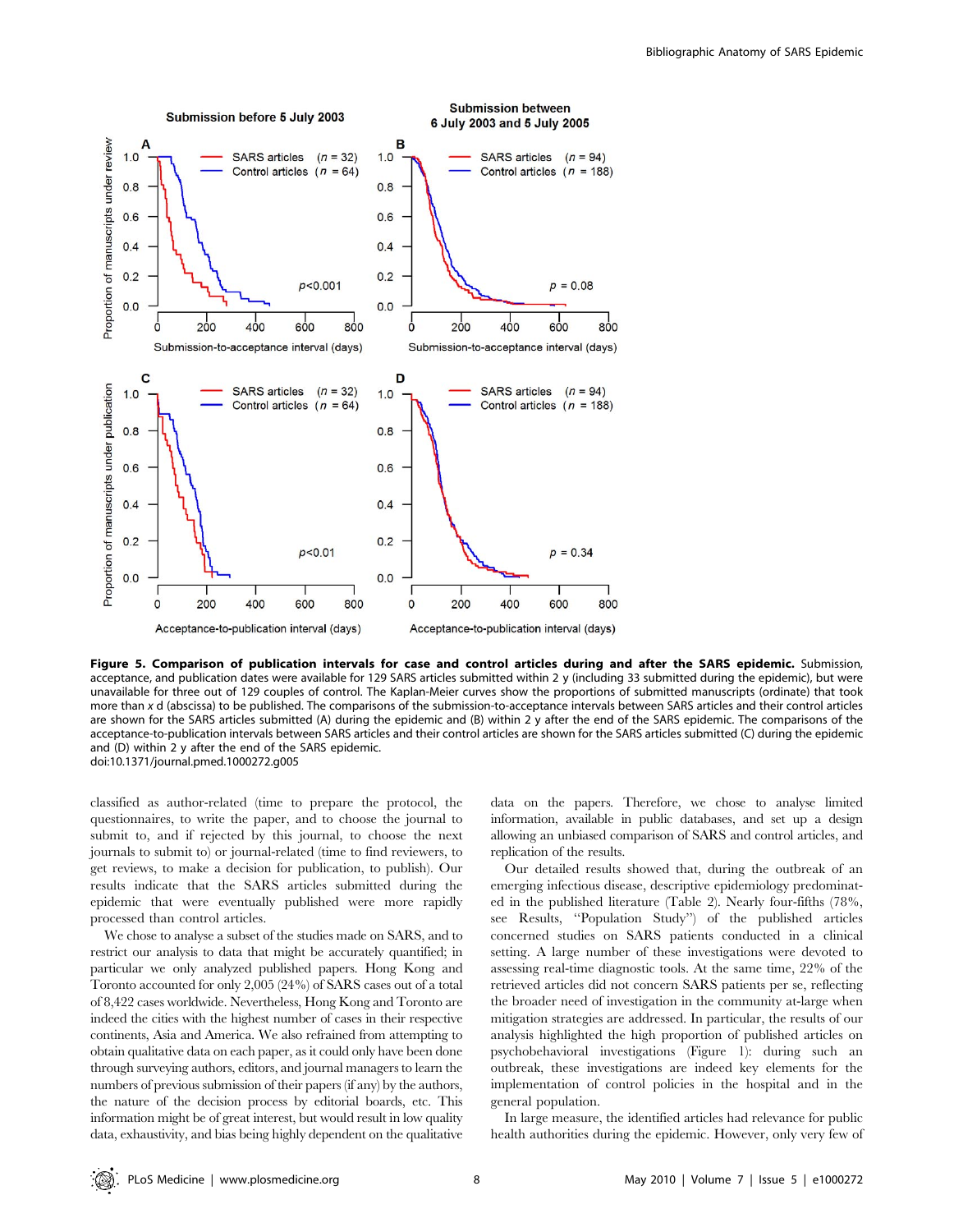

Figure 6. Journal Impact factors according to the time of publication of the 311 selected articles. The journal impact factors were obtained for 130 journals in which 299 SARS articles were published, the remaining 12 articles being published in seven journals that were not indexed in the Journal Citation Report database. <sup>a</sup>Up to and including 5 July 2003, the date WHO declared that the last human chain of transmission had been broken. <sup>b</sup>Between 6 July to 31 December 2003. Box-plot representation as described in Figure 2 legend: The horizontal line inside the box represents the median; the lower and upper borders of the box represent the 25th and 75th percentiles, respectively; the whiskers correspond to extending to 1.5 times the box width (i.e., the IQR) from both ends of the box, and the circles represent values outside that interval. Whenever the minimum or maximum observed value is within the whisker interval, the alternative limit of the corresponding whisker becomes the corresponding minimum or maximum observed value. doi:10.1371/journal.pmed.1000272.g006

such articles were submitted or published during the SARS epidemic (see Figure 4 and Results, ''Publication Timeline''). Some public health information of immediate interest to the general public and health authorities and personnel were provided in a timely manner through specialized international or national public health bulletins: the first report published on the SARS epidemic mentioning Hong Kong and Vietnam was published on 14 March 2003 [25], 2 d after the first WHO alert concerning the SARS threat, and 69% of the public health information was published before the end of the SARS epidemic (Figure 4). However, our analysis of peer-reviewed journal articles (the main target of our study) quantified a worrying fact. Although academic articles providing data on this emerging disease received good impact scores in terms of the numbers of citations, they took a long time to be accepted and published (Figure 5), even though our findings demonstrated that journal managers had already accelerated the publication process during the epidemic (Figure 5A and 5C). The interval between submission and publication, and especially the acceptance-to-publication interval, is an important issue since many academic articles were aimed at solving practical clinical and epidemiological problems. The task of journal managers is difficult because speed to publication, although necessary, should not compromise review or the standard of quality of accepted articles. Our findings might encourage even more scientific journal managers to widely open online sections that could be activated upon detection of an emerging infectious disease outbreak, and possibly use a different review-publication system, so as to enhance the speed of publication. For example, several journals propose a specific section of manuscript submission involving dedicated fast management of those manuscripts that deserve rapid evaluation (e.g., ''fast-track publication" in The Lancet, "rapid review" in The New England Journal of Medicine).

Visible changes in the dissemination of scientific information do not only concern speed of publication, they also acknowledge the technological and societal changes in the use of modern communication tools (Web 2.0). In 2007, the Nature Publishing Group launched Nature Precedings, which aims to rapidly disseminate, share, and discuss prepublication data [26]. More recently, the  $BM\tilde{f}$  group launched a Web site on the 2009 H1N1/A pandemic flu [27] where articles, podcasts, learning modules, and other resources are available on a range of issues. PLoS Currents: Influenza is another such recent initiative [28] for rapid and open sharing of new scientific data, analyses, and ideas, the submissions being rapidly screened by a group of moderators who are leading researchers in the field. The rapid progress of information systems is likely to facilitate further similar initiatives. The methodology and the results of our study may be used in the future as a basis for estimating the impact of such changes in the publishing landscape in terms of speed of dissemination and quality.

Our results indicate that the publication delay is also heavily dependent on the researchers themselves: 78% of the articles analyzed in this study (i.e., only those eventually published) were submitted after the epidemic. In some instances, this delay could be explained by a previous unsuccessful submission to a high impact journal during the epidemic before the final submission, which is the only one that could be analyzed herein. However, the primary cause of the delay is undoubtedly the time necessary for the authors to design the study, acquire the data, and finalize the paper. This bottleneck could be reduced by developing a series of ready-to-use information technologies, to improve timeliness and, thus relevance, and further, to improve standardization, and thus comparability across studies in the event of an outbreak. Just as theoretical modelers have shifted to real-time approaches, for example, to estimate the basic/effective reproduction number of an epidemic [29], ''field epidemiologists'' should benefit from realtime tools for protocol writing and questionnaire design, and have them readily available on the Web so as to be prepared for the next emerging disease outbreak. Others, too, have advocated the need to prepare ready-to-use forms for clinical research on the 2009 H1N1/A pandemic [30]. Specific information systems dedicated to real-time research on the epidemic would provide valuable assistance for designers of future studies. Inspired by the guidelines recommended by STROBE [31] for observational studies, and CONSORT [32] for randomized controlled trials, such systems would offer standardized tools and protocols to assure adherence to good epidemiological practices. Our observations strongly suggest the need for coordinated international action dedicated to the development of such systems that, surprisingly, are not yet available in our information age.

The SARS outbreaks in Hong Kong and Toronto occurred nearly 7 y ago; and this amount of time was required to study the timeline of publications on these outbreaks, especially for analyzing citations of the SARS papers with an appropriate perspective. The approach we present here, which chronicles the academic response to an outbreak, will be useful to assess the changes in information dissemination that are underway.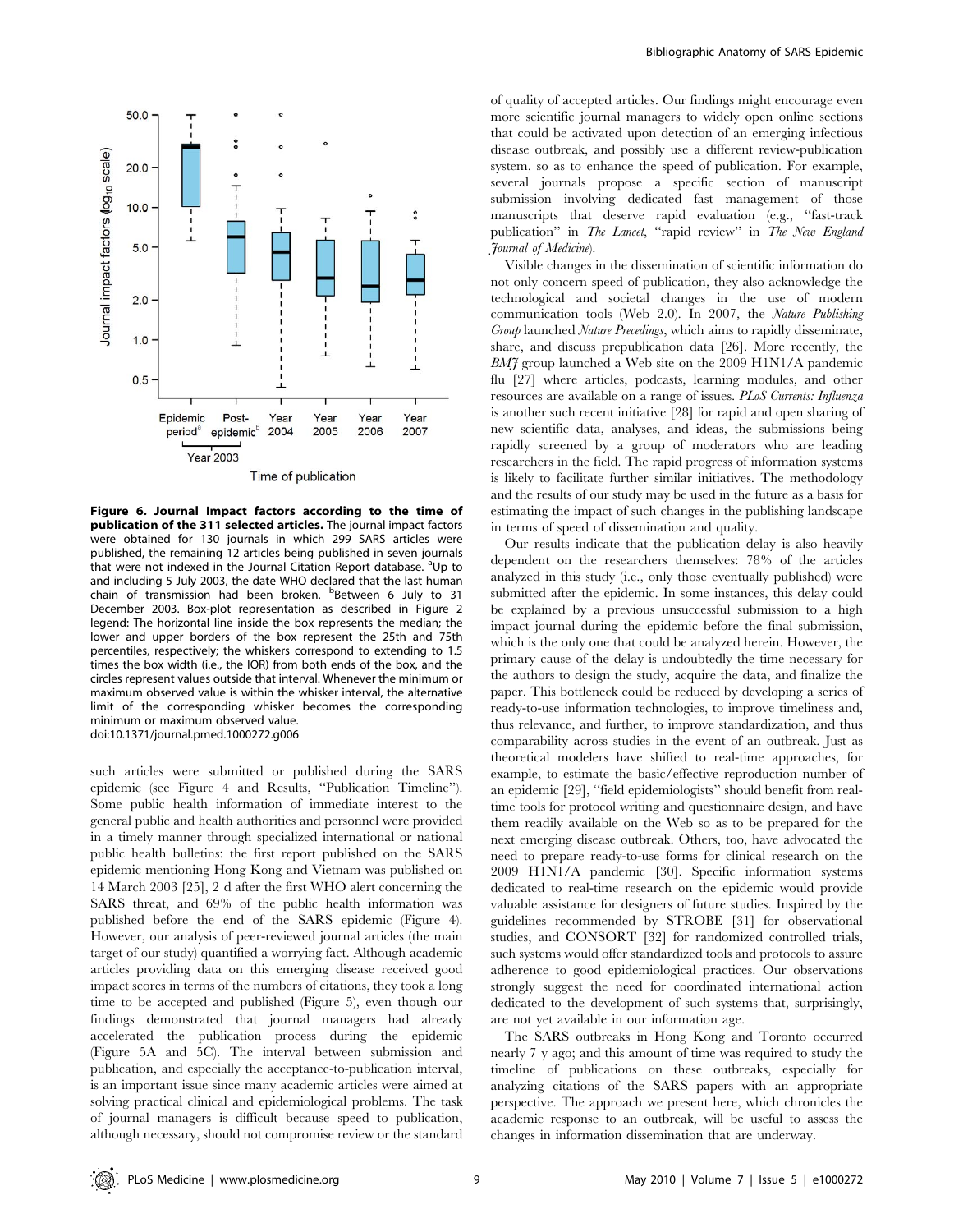#### Supporting Information

Figure S1 Literature-selection procedure for studies on the SARS epidemic in peer-reviewed journals.

Found at: doi:10.1371/journal.pmed.1000272.s001 (0.12 MB PDF)

Figure S2 Timeline of publication of the reports issued in the weekly bulletins of WHO, CDC, or Health Canada during the epidemic.

Found at: doi:10.1371/journal.pmed.1000272.s002 (0.17 MB PDF)

Table S1 Data-collection grid to extract information from each selected article.

Found at: doi:10.1371/journal.pmed.1000272.s003 (0.13 MB DOC)

#### References

- 1. Jones KE, Patel NG, Levy MA, Storeygard A, Balk D, et al. (2008) Global trends in emerging infectious diseases. Nature 451: 990–993.
- 2. Morens DM, Folkers GK, Fauci AS (2004) The challenge of emerging and reemerging infectious diseases. Nature 430: 242–249.
- 3. Connolly MA (2005) Communicable disease control in emergencies a field manual. Geneva: World Health Organization. Available: http://www.who.int/ infectious-disease-news/IDdocs/whocds200527/ISBN\_9241546166.pdf. Accessed 16 May 2008.
- 4. Heymann DL, Rodier GR (2001) Hot spots in a wired world: WHO surveillance of emerging and re-emerging infectious diseases. Lancet Infect Dis 1: 345–353.
- 5. Mykhalovskiy E, Weir L (2006) The Global Public Health Intelligence Network and early warning outbreak detection: a Canadian contribution to global public health. Can J Public Health 97: 42–44.
- 6. Goodman RA, Buehler JW, Koplan JP (1990) The epidemiologic field investigation: science and judgment in public health practice. Am J Epidemiol 132: 9–16.
- 7. Reingold AL (1998) Outbreak investigations–a perspective. Emerg Infect Dis 4: 21–27.
- 8. U.S. Department of Health and Human Services (2006) Investigating an outbreak. Principles of epidemiology in public health practice. 3rd edition. Atlanta: Centers for Disease Control and Prevention, Available: http://www.ihs.gov/medicalprograms/ portlandinjury/pdfs/principlesofepidemiologyinpublichealthpractice.pdf. Accessed 10 March 2007.
- 9. World Health Organization (2003) Consensus document on the epidemiology of severe acute respiratory syndrome (SARS). Geneva: Department of Communicable Disease Surveillance and Response, World Health Organization, Available: http://www.who.int/csr/sars/en/WHOconsensus.pdf. Accessed 20 January 2007.
- 10. Anderson RM, Fraser C, Ghani AC, Donnelly CA, Riley S, et al. (2004) Epidemiology, transmission dynamics and control of SARS: the 2002–2003 epidemic. Philos Trans R Soc Lond B Biol Sci 359: 1091–1105.
- 11. Last JM (2001) A dictionary of epidemiology. 4th edition. New York: Oxford University Press.
- 12. Donnelly CA, Ghani AC, Leung GM, Hedley AJ, Fraser C, et al. (2003) Epidemiological determinants of spread of causal agent of severe acute
- respiratory syndrome in Hong Kong. Lancet 361: 1761–1766. 13. Poutanen SM, Low DE, Henry B, Finkelstein S, Rose D, et al. (2003) Identification of severe acute respiratory syndrome in Canada. N Engl J Med 348: 1995–2005.
- 14. Naylor CD, Chantler C, Griffiths S (2004) Learning from SARS in Hong Kong and Toronto. JAMA 291: 2483–2487.
- 15. World Health Organization. SARS outbreak contained worldwide. Available: http://www.who.int/mediacentre/news/releases/2003/pr56/en/. Accessed 4 February 2007.
- 16. National CASP Collaboration for Qualitative Methodologies (2006) Critical Appraisal Skills Programme: 10 questions to help you make sense of qualitative research. Oxford: Public Health Resource Unit, Available: http://www.phru. nhs.uk/Doc\_Links/Qualitative%20Appraisal%20Tool.pdf. Accessed 16 April 2007.
- 17. Cohen J (1960) A coefficient of agreement for nominal scales. Educ Psychol Meas 20: 37–46.

Text S1 List of the 311 selected article references.

Found at: doi:10.1371/journal.pmed.1000272.s004 (1.01 MB DOC)

#### Acknowledgments

We thank Sylvie Chevret and Pierre-Yves Boëlle for their critical comments and suggestions.

#### Author Contributions

ICMJE criteria for authorship read and met: WX GH GML AJV. Agree with the manuscript's results and conclusions: WX GH GML AJV. Designed the experiments/the study: WX GH AJV. Analyzed the data: WX GH. Collected data/did experiments for the study: WX. Wrote the first draft of the paper: WX. Contributed to the writing of the paper: WX GH GML AJV.

- 18. R Development Core Team (2007) R: A language and environment for statistical computing. Vienna: R Foundation for Statistical Computing, Available: http://www.R-project.org.
- 19. Jonckheere AR (1954) A distribution-free k-sample test against ordered alternatives. Biometrika 41: 133–145.
- 20. Gumel AB, Ruan S, Day T, Watmough J, Brauer F, et al. (2004) Modelling strategies for controlling SARS outbreaks. Proc Biol Sci 271: 2223–2232.
- 21. Leung DT, van Maren WW, Chan FK, Chan WS, Lo AW, et al. (2006) Extremely low exposure of a community to severe acute respiratory syndrome coronavirus: false seropositivity due to use of bacterially derived antigens. J Virol 80: 8920–8928.
- 22. Lau JT, Leung PC, Wong EL, Fong C, Cheng KF, et al. (2005) The use of an herbal formula by hospital care workers during the severe acute respiratory syndrome epidemic in Hong Kong to prevent severe acute respiratory syndrome transmission, relieve influenza-related symptoms, and improve quality of life: a prospective cohort study. J Altern Complement Med 11: 49–55.
- 23. Muller MP, Tomlinson G, Marrie TJ, Tang P, McGeer A, et al. (2005) Can routine laboratory tests discriminate between severe acute respiratory syndrome and other causes of community-acquired pneumonia? Clin Infect Dis 40: 1079–1086.
- 24. Tsang KW, Ho PL, Ooi GC, Yee WK, Wang T, et al. (2003) A cluster of cases of severe acute respiratory syndrome in Hong Kong. N Engl J Med 348: 1977–1985.
- 25. World Health Organization (2003) Acute respiratory syndrome. China, Hong Kong Special Administrative Region of China, and Viet Nam. Wkly Epidemiol Rec 78: 73–74.
- 26. Nature Publishing Group. Nature Precedings. Available: http://precedings. nature.com/. Accessed 16 January 2010.
- 27. British Medical Journal (BMJ) Group. Pandemic flu. Available: http:// pandemicflu.bmj.com/. Accessed 16 January 2010.
- 28. Public Library of Science (PLoS). PLoS Currents: Influenza. Available: http:// knol.google.com/k/plos/plos-currents-influenza/28qm4w0q65e4w/1%23#. Accessed 28 September 2009.
- 29. Cauchemez S, Boelle PY, Donnelly CA, Ferguson NM, Thomas G, et al. (2006) Real-time estimates in early detection of SARS. Emerg Infect Dis 12: 110–113.
- 30. Tran TH, Ruiz-Palacios GM, Hayden FG, Farrar J (2009) Patient-oriented pandemic influenza research. Lancet 373: 2085–2086.
- 31. von Elm E, Altman DG, Egger M, Pocock SJ, Gotzsche PC, et al. (2007) The Strengthening the Reporting of Observational Studies in Epidemiology (STROBE) statement: guidelines for reporting observational studies. PLoS Med 4: e296. doi:10.1371/journal.pmed.0040296.
- 32. Campbell MK, Elbourne DR, Altman DG (2004) CONSORT statement: extension to cluster randomised trials. BMJ 328: 702–708.
- 33. Leung GM, Hedley AJ, Ho LM, Chau P, Wong IO, et al. (2004) The epidemiology of severe acute respiratory syndrome in the 2003 Hong Kong epidemic: an analysis of all 1755 patients. Ann Intern Med 141: 662–673.
- 34. Public Health Agency of Canada (2003) Epidemic curve of a SARS outbreak in Canada, February 23 to 2 July, 2003. Available: http://www.phac-aspc.gc.ca/ sars-sras/pdf-ec/ec\_20030808.pdf. Accessed 2 March 2008.